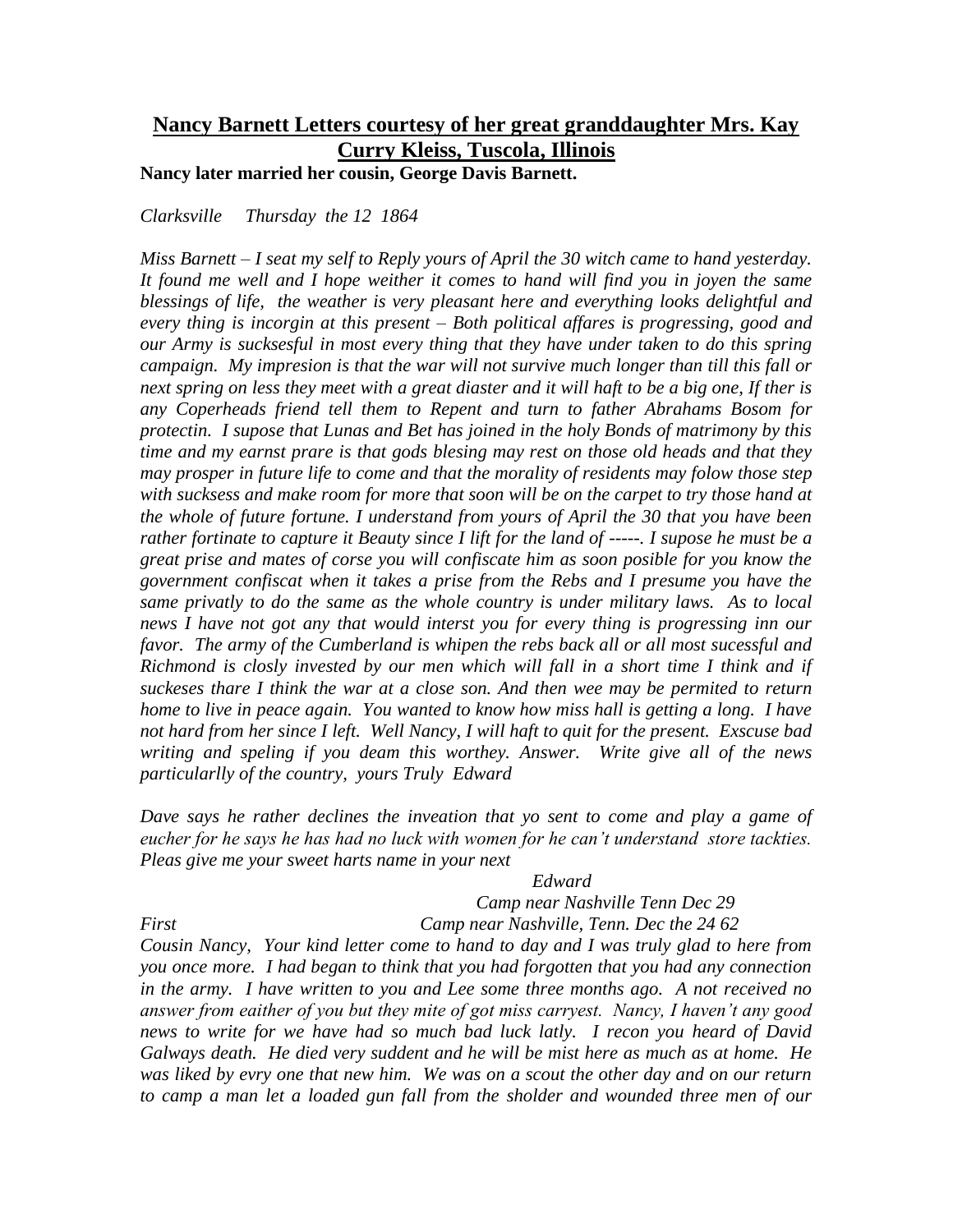*Company and one from Company C. The names of the men from our company was T Sick Baired, Will Addams, James Hall. Will Addams is the only one that is dagersly wounded.*

# *Second*

*The rest of the boys ar all well and harty. Amos looks hartryer than I ever saw of him before. Tip was down to see us yesterday. He has bin sick but is getting better. He aint able for duty yet. He had had the measles and it takes a good while for any one to get over them. The new Regiments aint as healthy as the old ones. Nancy we are living fine here. Plenty to eat and have no marching to do. We have a negro to cook and wash the pots and nives. He is very good. Goes by Amos showing him he can get up a good meals Vituals. Amos is the best cook I ever saw. We draw more coffy and sugar than we and plenty of flour and hard bread. Lieutenant Farner has returned to the Company. We was glad to see him get back. He told us all about the folks at home. He was glad to get back. The news from the East aint verry encourageing. The papers state that we got whipt and*  is thought that we will have a battle here. The talk is that the Rebbels is going to Eat our *Christmas Dinner here*

*Third Cousin Nan If they eat dinner here they will ern it certain. I hardly think they will try it. Nancy tomorrow is Christmas and weather is as warm as the month of September at home. We*  don't suffer with the cold any at all. I must stop writing for it is time to drill. Execuse all *mistakes and if you cant read this bring it to me and I will read it. About Nolla Baker getting married. I don't believe it but if you think there is any danger I will drop a letter in at head quarters.. Give my respects to all inquiring friends. I will close by asking you to write soon.*

*From your Cousin*

*George*

*G. D. Barnett*

*Edgefield, Aug 18, 1863*

*Dear Cousin*

*I take pen in hand to answer your kind letter I received a few days ago. It found me well and harty. I was vary glad to here from you and that you was still enjoying the pleasures of life in pleasant maner.*

*I don't know that I have anything of importance to write and consequently will have to make my letter short. I must tell about us going over the Cumberland Mountains.* 

*Our company was detailed on Sunday last to guard a train of cars loaded with suplies and about 4 o'clock in the morning we boarded the train bound for Stephenson Alabama and of all the god forsacken country I ever saw I saw between here and their we under the mountains over the hills and ever other kind of places that navigable for the great iron horse. And after two days and nights stidy travel we found our selves safely landed at Nashville with Marching Orders. Marching in an and we have bene busy all*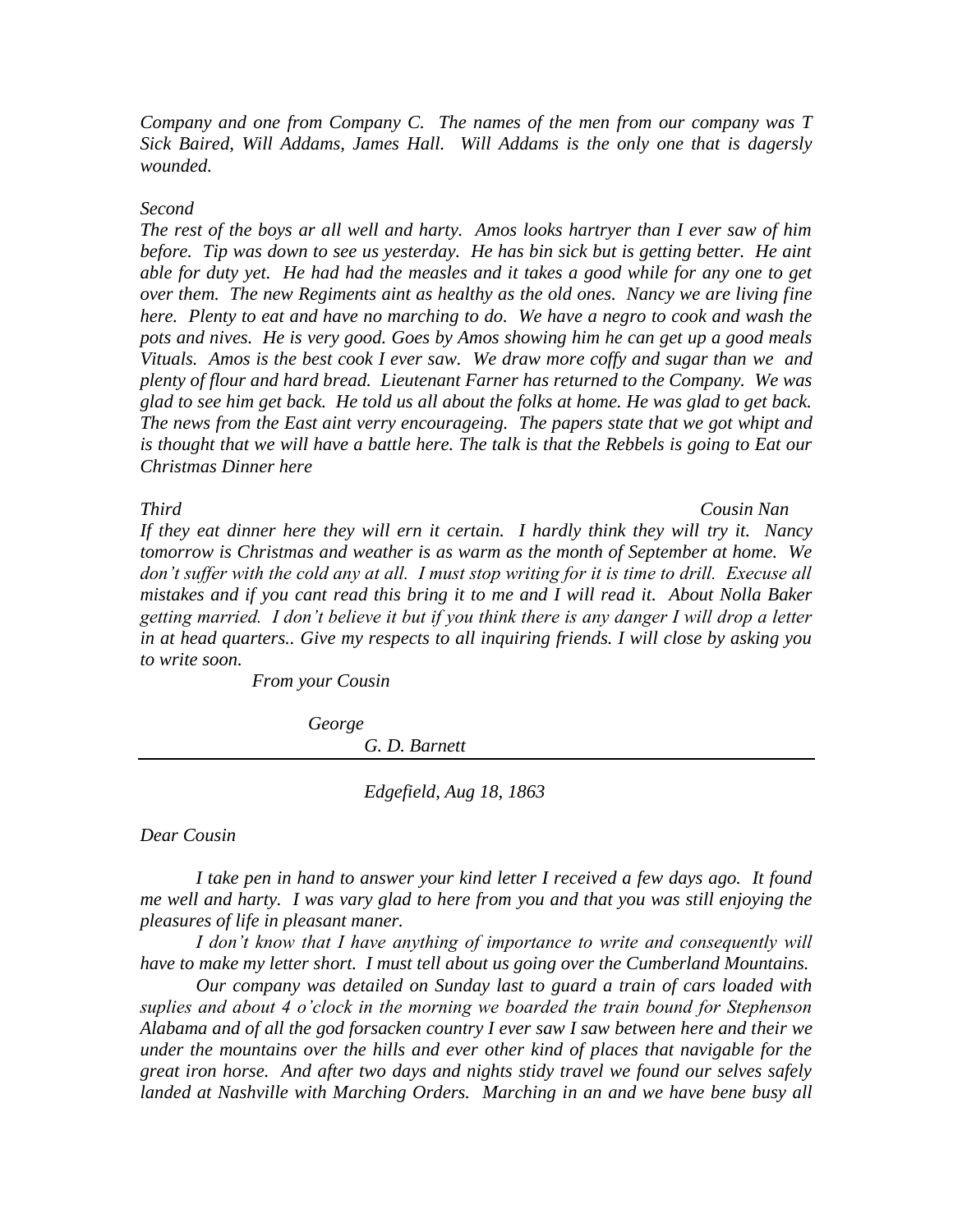*day packing up our duds for a march we was orderd to start in the morning but the order was countermanded until the day after tomorrow. I think it will be rather warm marching but I suppose we can stand it while Uncle Sam payes expenses.*

*Well Nancy, I suppose some of them fellows gives us fits as I see by letters written by different persons that the term us all Abolitionist in an abolition war. Well Nance when I see different letters that comes from back their filled up with such Copperhead truly makes me so mad I can hardly hold myself back. There are some of the ladies back their that has taken up the question and has bene giving us a full detail of their opinion ton the subject and I have heard as much of such stuff as I want to here and they can just call us what they please and they can't hurt me by name.* 

*Well Nance, there is half a dozen person around me cutting up like set of crsy persons so I will close by asking you to write soon. Your truly*

*Thompson Barnett*

*(Approximately June 1864,, Editor note)*

*Miss Barnett I resived your leter baren the date of May the 28. After taken the contents in considerations I thought I would drop you a note. I have knever hopedt your love in my life and I always Respect you but your manner toward me in the last 8 months has been Rather on becoming of A lady. My intensen was good towards you. I intended to perpose to you for your hand when I come home. But when I first met you I saw at onse it was usless to think of sutch A thing and ther fore I abanded the idey. I think it is not worth my while to go father on this. You say that you don't think that I am worthy of your love. I don't know for you as the (Ingin?) that case. So I will bid your Adierre for ever onless you can explain things more clearly then they ar now at this presant time PO address*

*Mr. D. C. Baker Clarksville Tenasee Battery H, 2nd Ills Vol.* 

*it is hard but I think it is ……. Good. By. fare. One*

*I have on Request to make of you and I hope you will bee so kind to granted it. Pleas send my minatur and Ring to mee and distroy those leters that you Resived of mee and I will bee very mutch oblige to you. Yor obdent Servent D. C. Baker*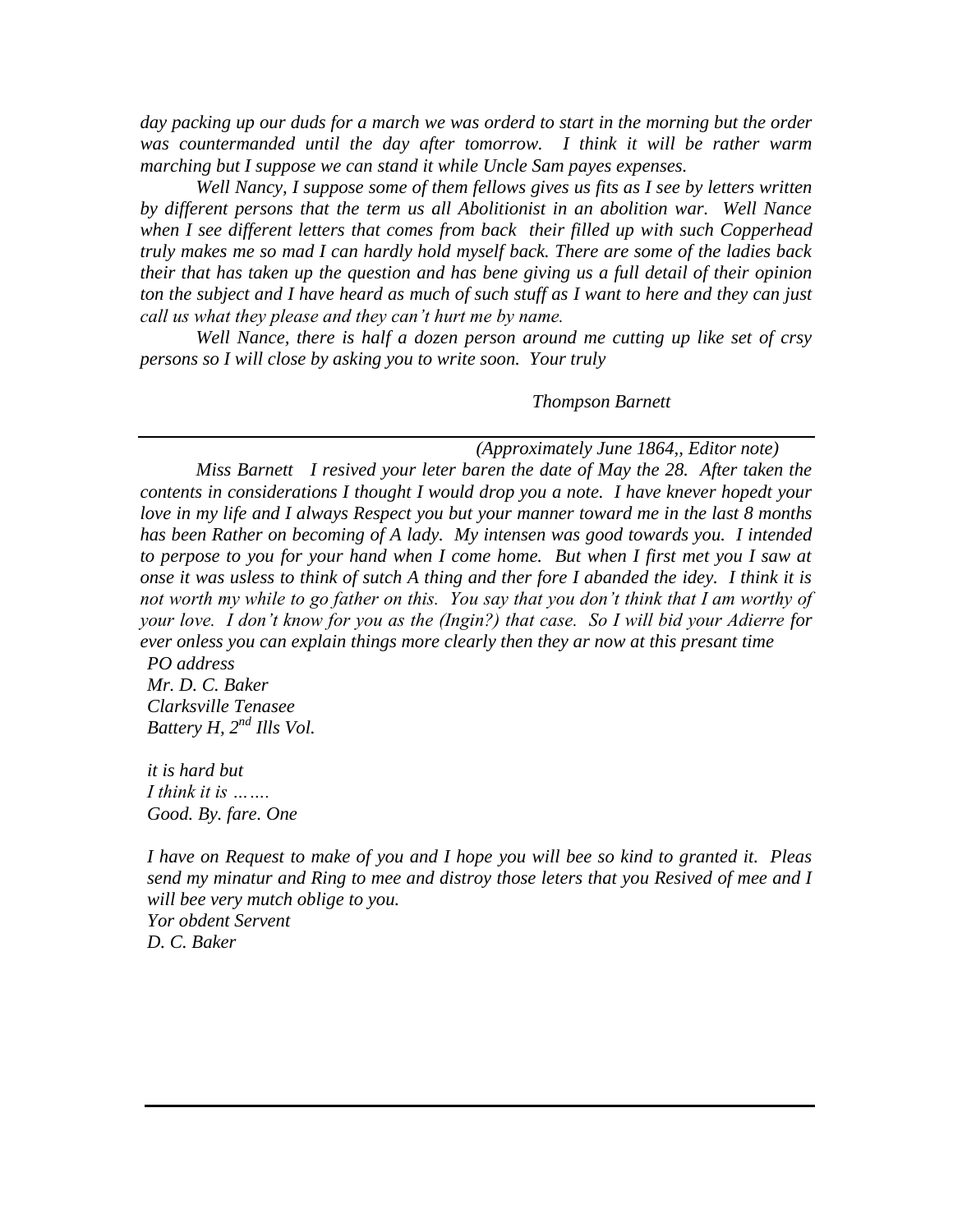

*Mr. R. P. Galway*

 *Camp of the 25th Regt Ills Vols.*

*Sir your verry welcom note was reeived to day and was rely glad to here from you as it has bein so long sense I heard from you. Tell Bob about Amos, I will tell you so I have written before the best I can. Amos was wounded the last day of the fight, limpt part part way off the field and the enamy was pressing us so close that Amos could not keep up and fell in the enamies hands. Wm. Nash was with him and Amos saw the Enamy was pressing them verry close and Amos told him to take care of him self and he would do the same. Nash said he dident think he was bad wounded. I havent time to write the particulars of the fight. Capt. Varner is writng to you and I suppose he will tell you all about the battle and the fate of the boys.* 

*Bob, I am one of the lonelest fellows there is since the fight you ever saw. Amos and all the boys from the heart of the timber is missing from the company. L Some killed. Some take prisoner. We have saw all the boys but Amos and William White. They was both wounded and taken prisoner.* 

*Bob, I was over to the 125th Regt the other day. Saw Bill and Tip and O. P. Hunt and severl others that I was aquainted with. They was all well and harty.*

*Bob, I haven't time to write but little so you must excuse me for this time. The enamy is in full view of us. They pass a few shell over occassionly and we throw a few back in return. No loss done on eather side. Bob, write to me soon and don't forget it. I am agoing to write Nancy a letter to morrow and will enquire the reason of their not writing. When you write tell me about all the folks in general.*

*G. D. Barnett to R. P. Galway*

*Camp …………… Jan the 16th 1864(?)*

*Respected Cousin, I once more grasp the ever ready pen to drip a few unconnected sentences for your persual. I received a letter from you some time ago, but have neglected writing until now. You must pardon my negligence for I have no particular excuse to offer. But consider better late than not at all I concluded that I would answer it this morning. We are now in camp about ………..east of Chattanooga. Just inside the Georgia line. WE came here the 26th of last month. We have constructed complete winter quarters and are getting along fine. But we did nothing …………….for we have had some prety cold weather .l we have a very good house. It is 8 by 12 ft with a fireplace and chimney and also a floor laid out of chessed lumber. Wm. ... brian e. Wm.. Whited, B Lamb, and myself consitute the happy family. You see I have furlough lie in Bills a few dayes ago. I took a walk over the battle field and it was a horrible sight you had better believe. To prove this to you I will tell you a little of what I saw there. I expect you knew that brig. Would not let his men bury any dead. And consequently they lay there unburied until after this big battle when there was men detailed to the duty. But*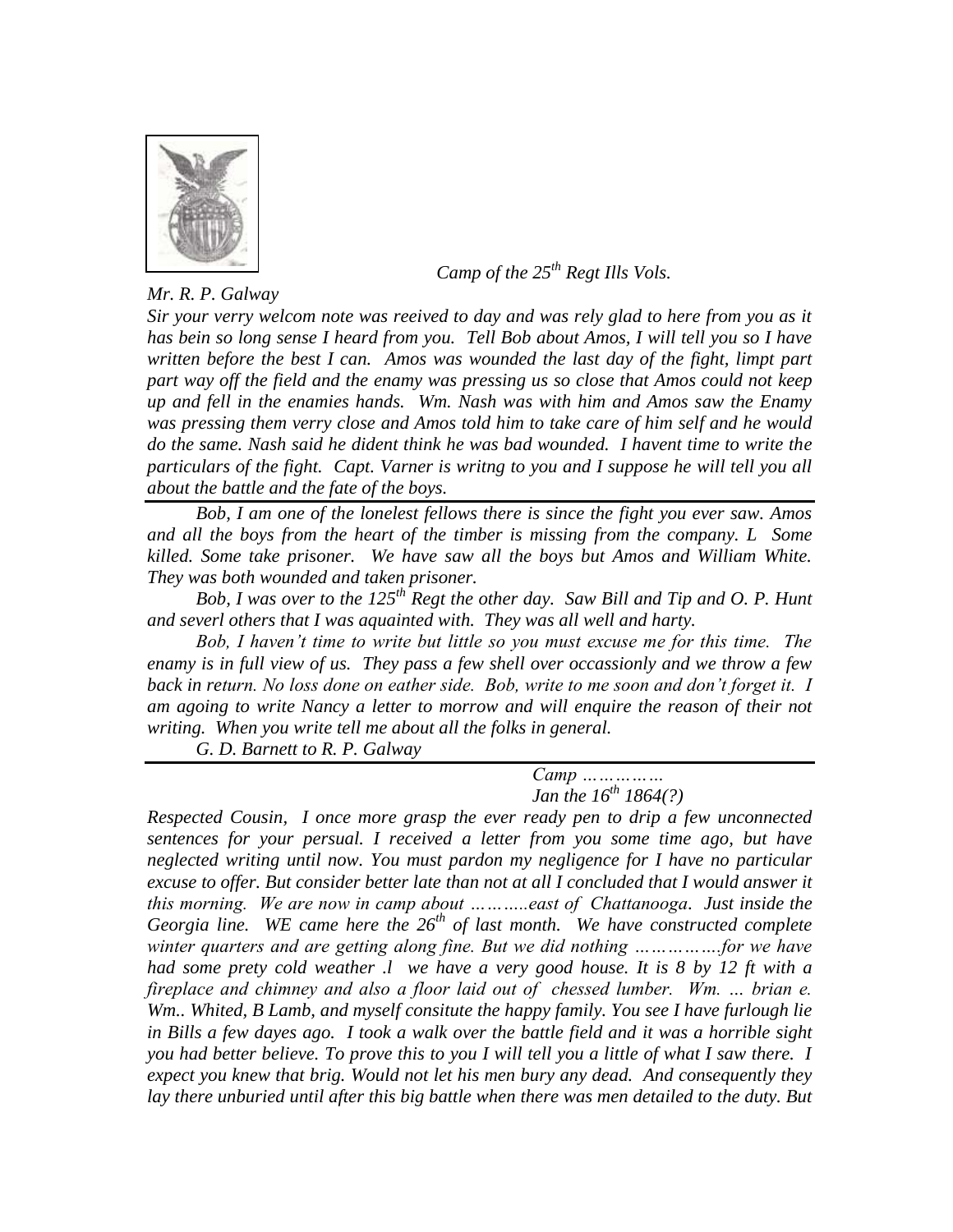*by this time they had become so decayed that they could not move them, but had to cover them where they lay. And thus they lay some with a foot sticking out some and part and some another you could pick up any kind of a bone you wanted to. To one not accustomed to such sights this would be heart rending for it was painful even to an old soldier. In some places timber was all mowed down by cannon balls. I saw trees 18 inches around cut right off. It was a despart fight and one in which we suffered pretty, but in the last battle we forced them back in there own camp it is not worth while for me to tell you any thing about the last battle for ere this time you have no doubt received the full account. The boys are all well and in good spirits, except Lyse Wilson. He has been sick for some time. We think or at least we hope the war will close in the course of ten months and we will all get home. Every thing looks favorable at present at all events for a spedy termination. L I believe this is all at present. Don't fail to write soon. Am hoping to hear from you soon. I remain as ever, your Cosin*

> *Thompson Barnett To. Nancy E. Barnett.*

# *N. B.*

*I want you to write …. For we has not much duty to do and we will have time to read and answer all you write. I have not had a letter from any one form more than a month.*

# **LETTERS FROM WILLIAM BROWN COLLECTION, WRITTEN BY BROWN AND FRIENDS FROM DOUGLAS COUNTY**

#### **Courtesy of Mrs Ruth Mary Brown Jackson, Homer, Illinois William Brown's**

# **great grand daughter**

*Sweetwater*

*April 1st*

#### *Dear Father*

*I seat myself to write you a few lines to let you know that I am well at this time. Hoping these few lines may find you all well at this time. I sent Mary Jane a paper or two and forgot to sign my name to it but if she gets it you can tell her who it is from. I was on Picket last night and it rained but I did not get wet as it happened for I stood my turn before it commenced raining. I want you to write often and I will do the same. Our writing paper costs us 5 cents a sheet. Things are awful dear down here. Potatoes cost \$4 per bushel, green apples about \$5 per bushel. It still looks like rain so no more at this time. Writ soon without fail.*

*From Wm. R. Brown to Mr. John Brown and Mary J. Brown. Write soon. Direct to the same place. I got a letter from Grandmother. She was well at the time.*

> *Marine Hospital March 12, 1863*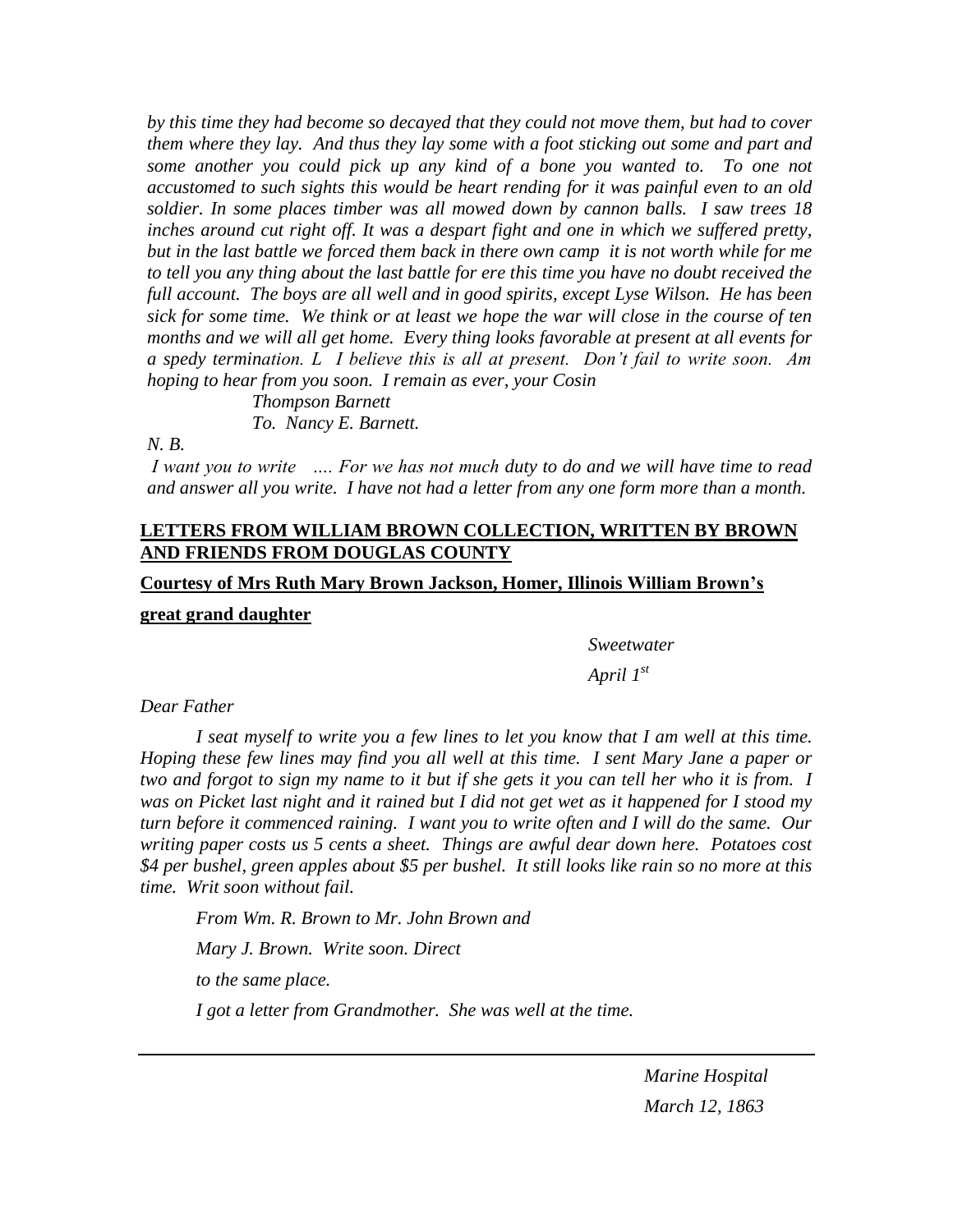#### *Dear Father,*

*It was with pleasure that I sit down to writ you a letter in answer to the letter that you wrote to me. I received it last week but did not answer it till now for I had just written a letter to Frank and so you would hear from me anyway. For I never have anything new to write. It is the same one day after another here. Well, Father, you said you and been uneasy for year I would take my old disease back. I don't think you need not be a bit uneasy about me now for am getting fat as a bear. You thought they ought to give me a furlough or a discharge. I would be very glad if I could get furlough but they don't discharge none but them that they think will never be able for duty. It is true I have been a long time but some have been here a great while longer than I have. Well, I was sorry to hear of some of my company had deserted. You told me never to desert. You need not fear anything about that for I am sure not to disgrace myself so much as to desert. I think some of the people in Indiana is getting a little too far along writing to their friends to desert. I don't think the war will close while there is so many sympathizers. Father, you wanted me to live pious. It is my intention to live a Christian*  life although there are many around me that are very wicked. They are sporting their *time away for no man has any assurance of his life. He may depart with this life when he is not looking for it. One man died since we been here. That his last words were very wicked. The Preacher talked to him but I am afraid it did not do him much good, it was too late. Well I will close as the paper is written up and am pretty tiered. Write soon. Son. no more at present but remain you son until death*

*G. W. Robertson to A. B. Robertson*

*Chattanooga Water Works*

*Feb. 14, 1864*

#### *Dear Brother and Sister*

*This evening I will answer your very welcome letter of January the 26th which finds me well and enjoying myself very well. My health is good and my situation is very pleasant. We are getting along very well with our work. Things are going fine. Everything looks favorable. If we do as much the present year as was don the last year the war will be over, I think. But I think we will get to stay our time which is half over. I have not heard anything from the Regiments since they went to Knoxville. Billy was well the last time that I saw him. He stayed all night with me before they left. It seems like home to all the company. Captain Lamb cam to see me 3 times while he was here. He is a noble man. I love him like a brother. Charly Weliver stayed all night with me. He showed me a letter from the Chaplain of the 25th that was with Frank Reed at the time he died. That letter stated that he died a Christian. How cheering it is that even in the late hours of life he chose the right way. Brother, I feel under obligation to you for taking care of my property with such patience. If you want that old wagon. Whatever you think is worth give me credit for it. Have you got the 8 dollars that Will Barnet owes me? John, I often want to meet the friend again in class meeting. It is among my greatest wishes to be spared to do the Church some good by living a faithful member. I received a*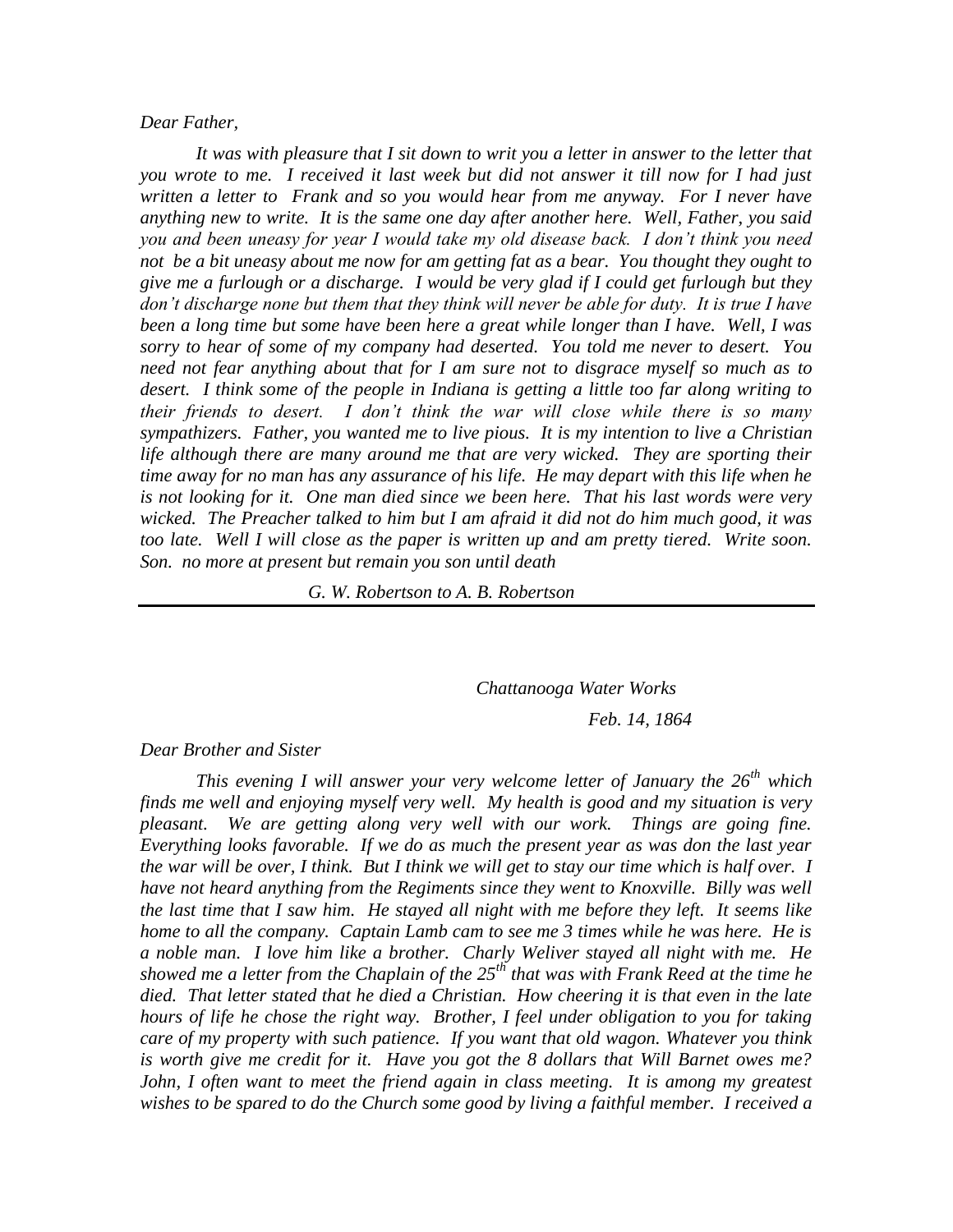*letter from Alexander, one from Thomas , one form Ellen & one from Mechanicsburg. It is nearly bedtime & I am getting tired. I will close by wishing you the blessings of Heaven. Good night.*

*S. T. Bouduaant*

*Camp, 97th Regiment Georgia, between Hayworth and Maryetta Friday, June 24, 1864*

*Kind Mother,*

*It had been just a week since I wrote the last letter home. I wrote it to father. It was in answer to a letter that I received from dated the 7th. He said you had a sore throat. I hope this letter will find you well again. I would have been very glad to have got a letter form some of you before I wrote again but as I haven't anything else to do at present and doubtless you are anxious to hear from me often as we are down here in the*  enemies land. I have been under the sounds of guns every day for 12 or 15 days. When I *wrote to Father, I told him the 15th Corps was laying back for reserves, but now 2 divisions of it are on the front but the division I was in, the 4th, is still laying back. Although we have moved up considerably since I wrote. We are now inside our first breastworks. We are nearly where the Rebs has fortified and we are about 1½ miles behind our front lines. So you can see we have been gaining ground here. Where we are on the flanks they have been driving the Rebs considerably, especially on our right. We are on the left of center of our lines. I can't tell much what is going on this morning. I don't hardly hear a gun. Everyday until today they were firing regular. It may be they are gone again but I don't much believe it. If it were so we would not know it until we would see for ourselves because the officers never tell their men of anything of that kind and anything that is rumored in camp, it is not worth while to pay any attention to that, for the time it passes from one man to a thousand it is not the thing it was when it started. All I can tell about the Army here is we have been digging up to them like we were at Dallis. When our Army gets close to their works they fall back a little distance into other works behind them. They keep some in the rear at the works all the time so the prisoners say. We are in front of another mountain which the enemy are on. I believe our men closed up pretty well toward the front of it. Our General is not pushing the men in great danger like they have in former battles. It used to be we hardly ever heard of a battle lasting over a week. They would soon determine it one way or the other. But now they advance as close as they can handy and then they go to digging. I tell you that you don't have much idea how fast they will throw up breast works. It is about as high as a mans shoulders and 6 feet through and in front of these it is not more than 100 yards to*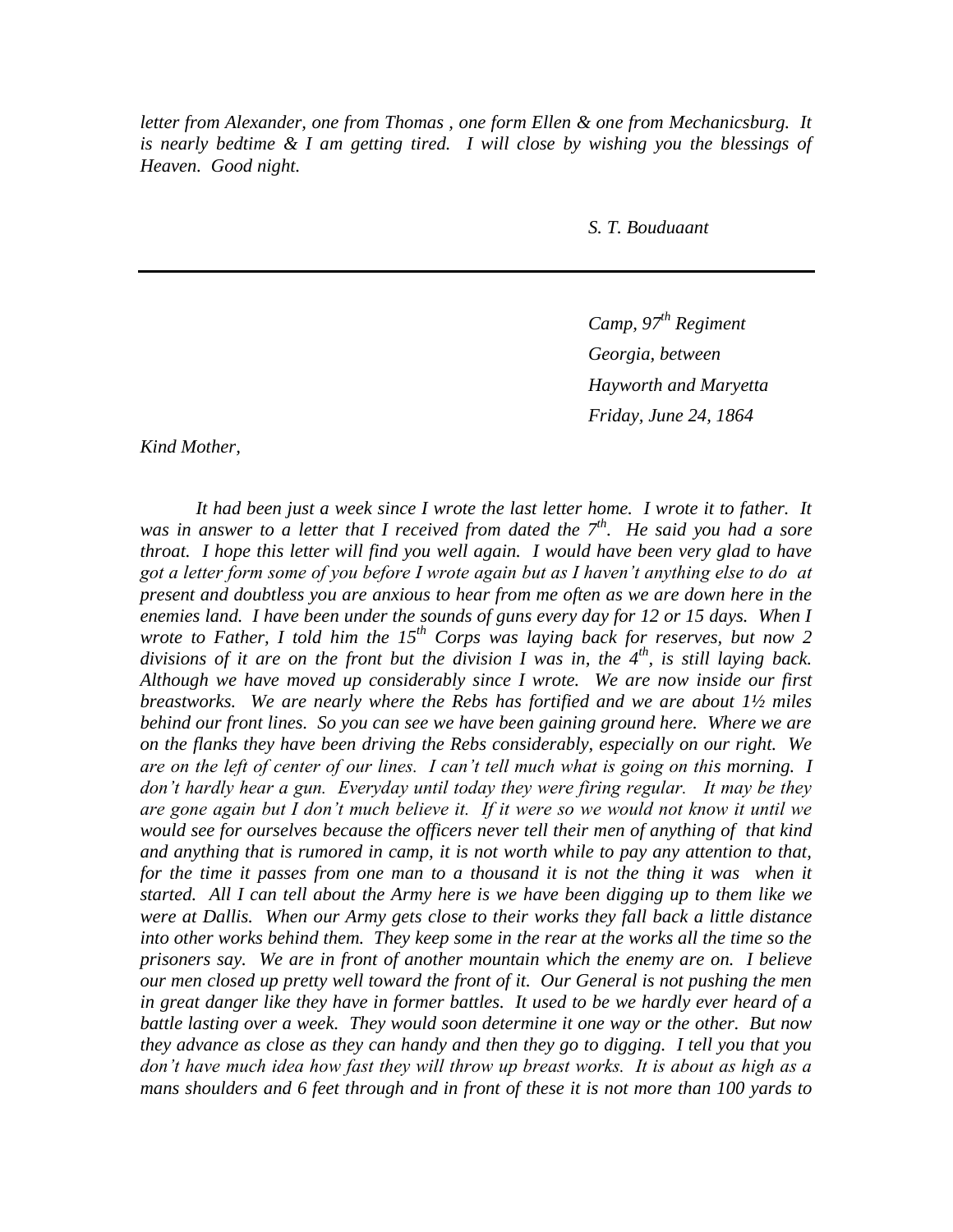*another line of our works still stronger than these. But they are of no use to us now unless our men had to fall back and of course we are not looking for that for our men is fortified as far out as they are and when they get in their works then they want the Rebs to come but they have not come against our men since the Dallis fight. They found their charging would not* 

*(Rest of letter missing)*

*Bridgeport, Ala. Oct. 3, 1864*

*Mr. John Brown*

*Dear Sir,*

*As it is raining to night I thought I would write you a few lines to let you know our where abouts. We left the front on the 25ht of last month, arrived here on the night of the 27th. This is the first time the 19th ever was know to lumber to the rear. I have often thought it would come our turn after while and it has come after 25 months hard marching and fighting. I don't know how long we will remain here. If they are likely to get in a tight place in front, they will not slight the 19th. She never has bee slighted and I fear never will.*

*We are seeing gay times now, have plenty of peaches apples and soft bread to eat. Yes and expect to draw paper collars as soon as we get pay and then we will put on the style. I stopped at Chattanooga to see Sam but he has gone home. I want him to stoop and see us as he goes to the regiment. Write and give us all the good news. What the people expect to do for old Abe and Johnston. My vote, if I am allowed one, will go for Abe and if I had ten thousand votes to cast, Abe would get the last one.*

*William Riley is well. So no more. I remain as ever*

*Yours,*

*Jefferson C. Perry*

*I will send this by Henry Jones*

*J. C. Perry*

*Chattanooga Oct. 9, 1863*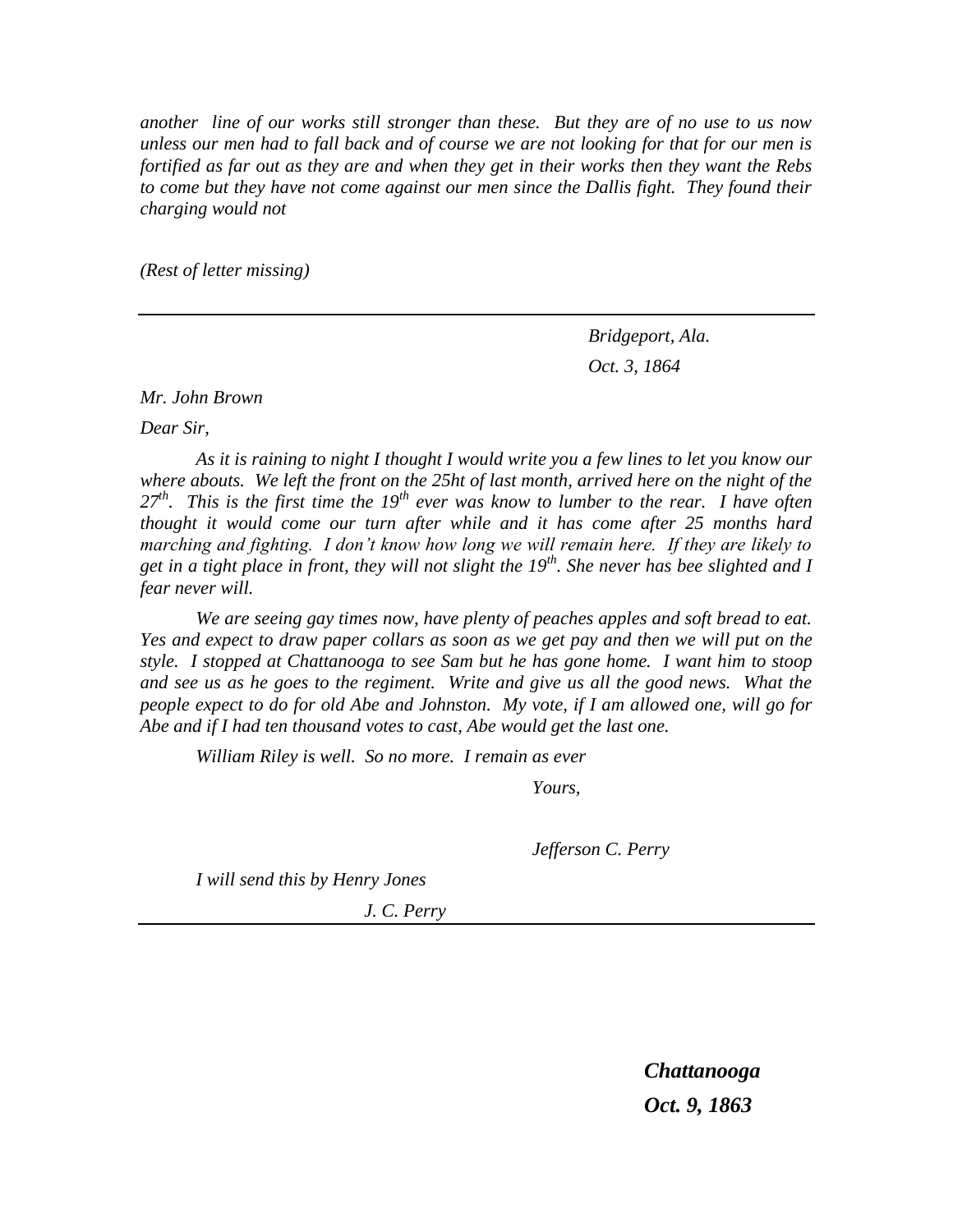# *Dear Brother*

*I will try to answer a letter that I received several days ago. The first one I have received from you since I saw you a Nashville. You said you had written 5 times. Do not be discouraged for there is a great deal of mail destroyed. I have written but never received an answer. My health is good. I saw you noble brave boy last week. God bless*  him. He is well and receives the praise of the Company for good conduct on the *battlefield. John, you do not know how thankful I was to see him. It is a strange feeling to visit the Company. Now there is stronger ties, deeper sorrow than brighter pictures than could be thought of except reality. It is a joyful think to know that our noble men have stood the hardships of war like men, brave, good and true. And sorrowful to know that so many have fallen yet the will of God be done. It is a painful task to tell that our company went into the fight with 34 men and came out with 14. Among the missing are John Anson, Skinner, Dave Howard, Lawhead, Lt. Albin, Robert Helm, Wm. Stillwell (Aaron Britton, I think) and several others that I have forgotten. Ed Nell was in the hospital last we heard. Frank Reed was wounded and died. There is but 14 or 15 in his company for duty at present. The Companies range from 15 to 20 men but will be larger when these that have been sick comes up. Adjutant Lamb says that the 19th has 500 men yet including sick, wounded, prisoners and all but there is not half that many here. It is thought that the Rebels are evacuating. Deserters are coming into our lines daily. John, I think this is the backbone of the Confederacy but I think we will have to fight them just as long as they can hold an Army together. The spirit seems to be more determined on both sides and we will have to whip them soundly before they will give up. But the prospect looks very favorable. Twelve months more as successful as the past four months will do the work. And those of us that lives ten years from this time will see a better government than the world ever saw before. If it be my lot to be sacrificed on the Alter of my Country I only crave to be worthy. You must not be surprised if you do not get letters as often as you would like for I never put in as faithful time in my life. While I was at Murfreesboro, I had care of three mills. Since I have been here I have been running and repairing a sawmill. I worked every Sunday and several nights so time for writing is scarce. I have not been off of duty a day since the 19th of March except 6 days I was sick. I have worked 12 Sundays and 20 nights. I am now under orders to put up an engine for watering the forts. As to the future, all is bright. I hope to serve God faithfully. If I die at any moment I believe Heaven is my home. Goodbye. Pray for us and may Heaven bless our friends and country.*

*S. T. Bondurant*

*Direct your letters*

*Co. "C" 2nd Battalion Pioneer Brigade Chattanooga, Tenn.*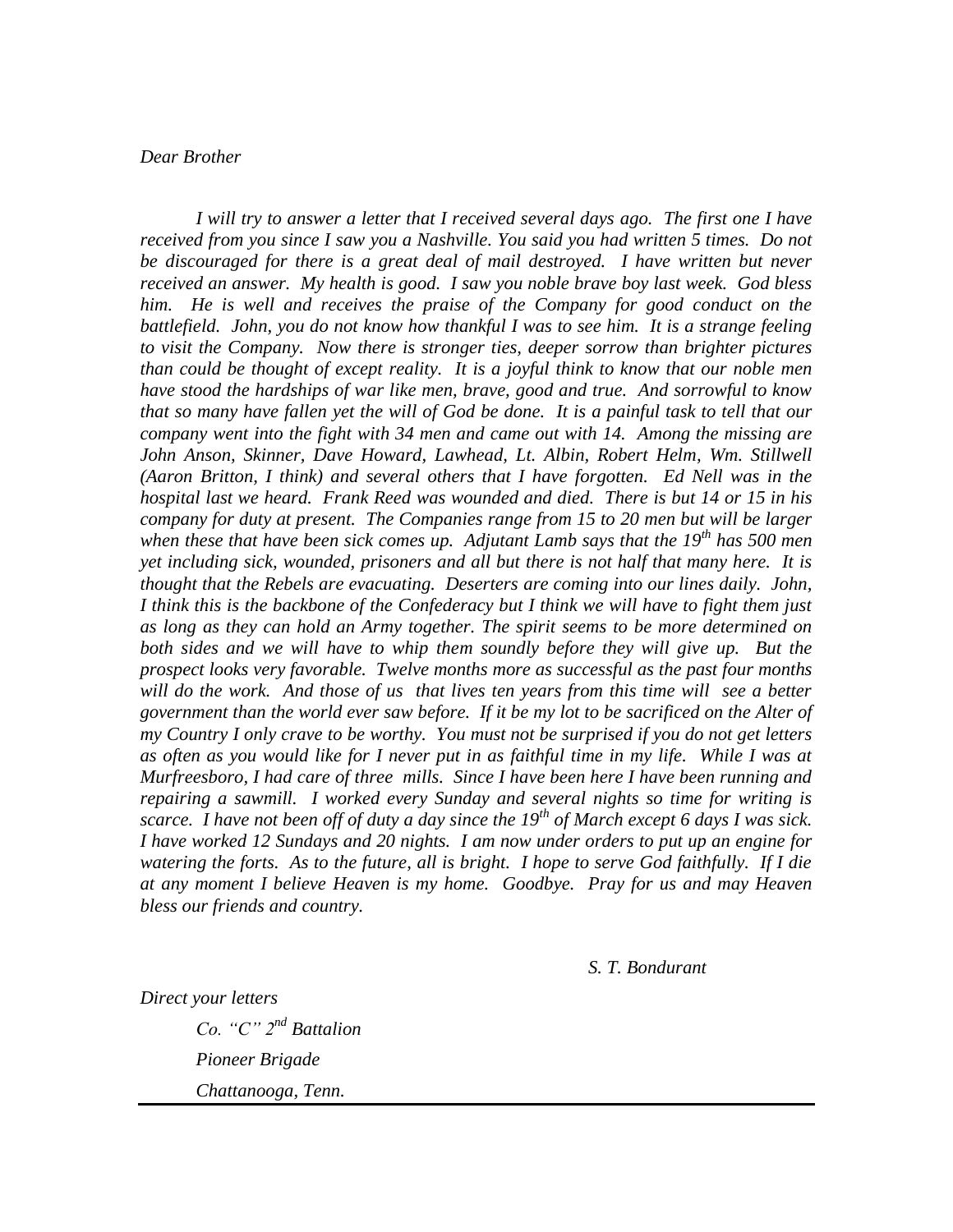*Jan. 8, 1864 Pronton, Mo*

*Dear Friend,*

*I now sit down to drop a few lines to you in the greatest of haste. We are now on the eve of departing out in a march. We are taking 20 days provisions with us. I don't know when we will get back. It may be some time before we get and it may be only a few days and we may never see this place again. But just direct your letters as you did before and if we do not get back it will be sent to us. It is a very bad time for marching but we have to go. Let it be ever so bad a soldier has to do as he is ordered to . But we will go with a willing mind. We are in hopes of getting into a scrap with the Rebels – Anything just so we can get to do something. We are tired of doing nothing. It is now raining and the creeks will be so deep that we will have to swim. I will have to make a short letter of it. I wrote a letter to your Uncle John a long time ago and I never received an answer. I must close. This will be the last time that I will get a chance to write to you. Maybe and it maybe that we will not go very far. But I want you to write soon with out fail. Be sure and write soon.*

> *Your Friend as ever William Bagley To L. Brown*

*Excuse this bad writing and you must put in words where they are left out and take them out where there is too many. Wm. W. Bagley, William Riley said that when /// of you boys on the ice you took them to the Hospital. When they are wrong you must take them to the guard house & buck & gag them. Now lafe I want you to be sure & write soon. Now don't let anything hinder you from writing.*

*W. W. Bagley.*

*Bridgeport, Ala. Oct. 18th, 1864*

*Dear Father,*

*I seat myself to answer you kind and welcome letter that came to hand today. It found me well and in good spirits. One thing that is pretty bad on us and that is we have got marching orders to go to the front again. That is bad news for us. We was in hopes we could get to stay here but we will have to do the best we can. We did expect to draw*  money today, but I do not know when we will get it now. I don't expect that we will get it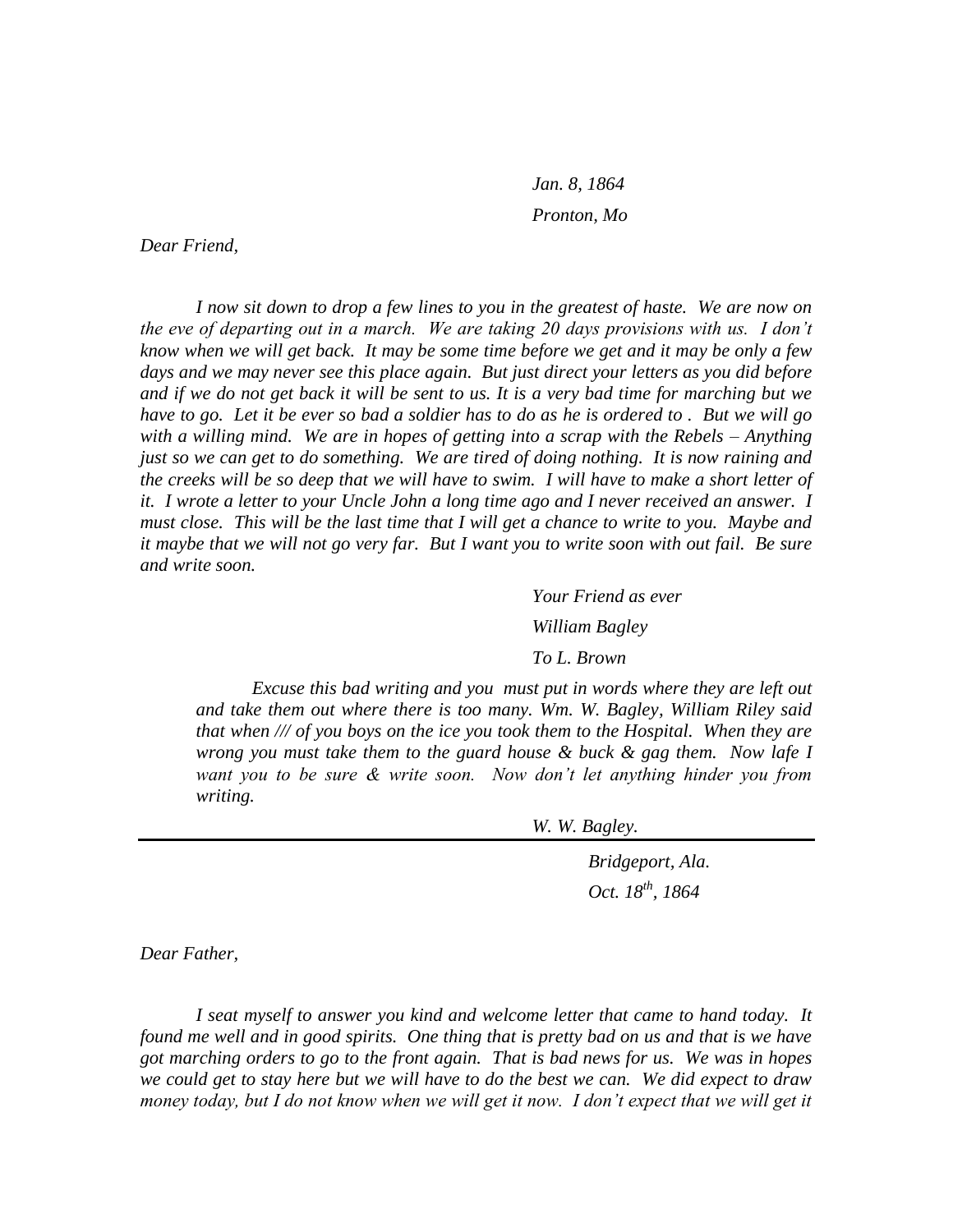*very soon. I would like for to be paid off pretty well. But we have got to do everything they tell us. We have got to do it but if I live 10 months more, then they can give their marching orders then and I will not go. So I will close by asking you to write soon.*

*Wm. R. Brown to John Brown and Mary J. Brown.*

*Give this little book to Bright.*

*Written to William R. Brown from Levi Martin*

*Headquarters Co. "D" 18th Ill Infantry Little Rock, Arkansas August 3, 1865*

*Mr. William R. Brown*

*Dear Sir:*

*On hearing a few days ago that you was at home and discharged from the service. Nothing gave me more pleasure than hearing that you had once more got loose from the damned Devils and was at home. I would of wrote sooner but our company last week was detached to the Pontoon Battalion and we had to move from the Regiment and you know some thing about moving. We are camped on the north side of the Arkansas River opposite eof the city of Little Rock. We have been unfortunate with our Pontoon Bridge. On the 1st of August we telegraphed to Fort Smith, about 150 miles, and they telegraphed back to us that there was 15 feet rise at Fort Smith and we moved. The drift wood would soon began to float down. We threw the bridge all open and on the morning of th2nd, about 2 A.M. the drift (wood) came so heavy against the section that was swung out that they broke loose. And away went bridge and about 18 men and 3 lieutenants , 2 captain. I was not on duty that evening or old Lee would have went the trip sure enough. They stopped some of it (in) a short time and some of it went 35 miles before they could land her. But there ----?? Lives lost, Well, Billey, I suppose you have got enough of soldiering. By this time you can say this much, that you have stayed until this rebellion was put down by force of arms. Well, I do not know when I will get to come home or will be mustered out. I enlisted on the 4th of March to serve two years and I think we will stay long enough to ----? The faee of it. Well, I expect you old soldiers will think the reason we went this time was for the Green Backs and you have a pretty good right. But you know soldiering. Such soldiering even when I was with you was worth more than \$13 per month and I do not blame any soldier to get as big a pile as he can get. On the 13th of March I was elected Orderly Servant of Company D and on the 17th of June I was commissioned 2nd Lieutenant of Co. D. 18th Ill Infantry. This is my history. I started from Camargo a private and was sworn in and I got down to Camp Butler and you had better believe I done some hard working and I made through all right. I have no news to write at present. I want you to tell Mr. John Will Barnet, the Bull of the Woods, that I want him to write to me. Now, Billey, tell him I am in hopes we will get home this winter so you*